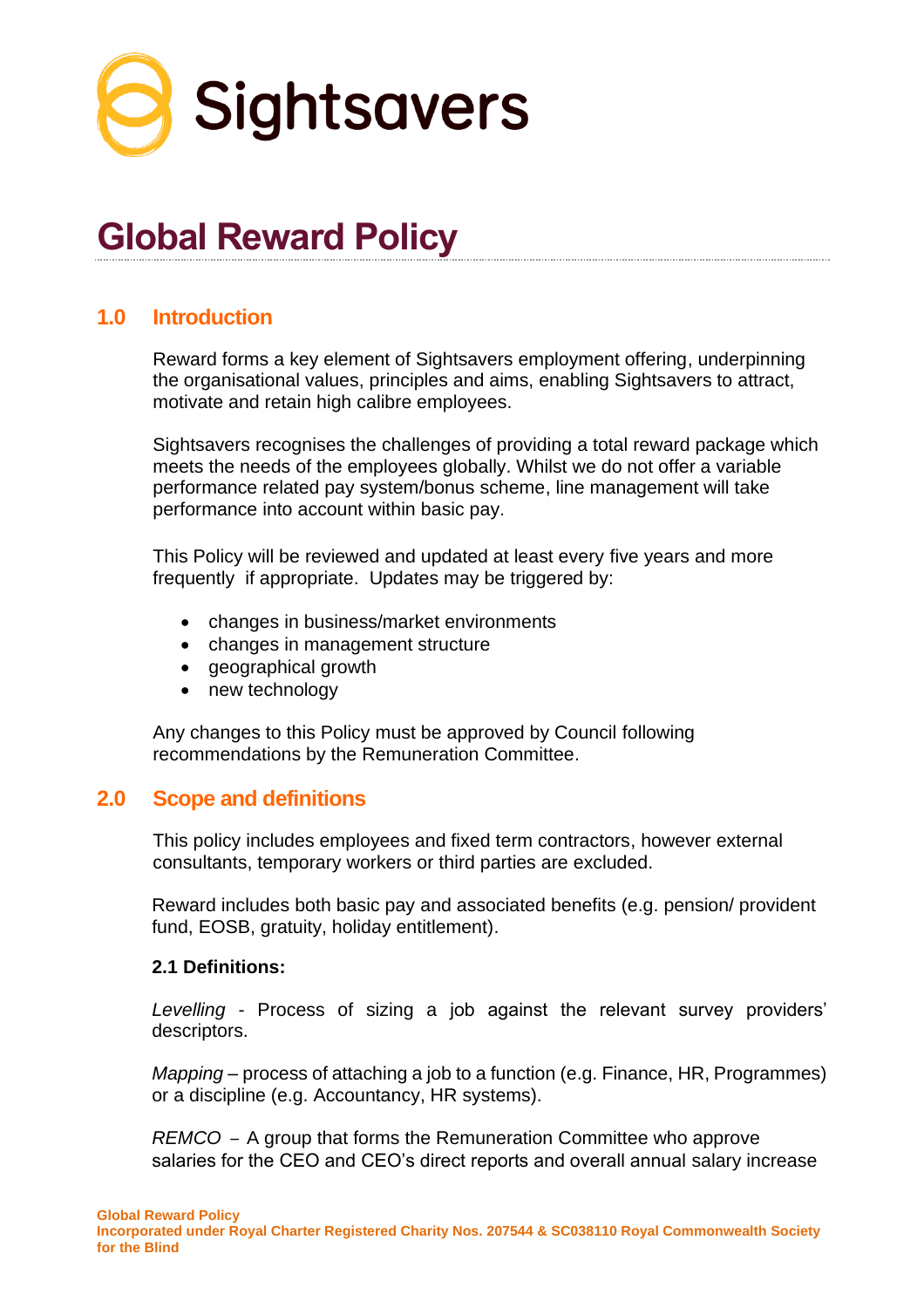

2

levels in line with the Reward Policy. They also review and recommend any changes to the reward policy to Council.

*HRBP* – Human Resources Business Partner

## **3.0 Principles**

Sightsavers reward packages will be based on local pay, local contracts and local benefits. Sightsavers will not normally offer international contracts.

Sightsavers reward packages will aim to be fair, equitable and appropriate for the role.

Sightsavers will ensure that its approach to reward does not discriminate on the grounds of gender, age, disability, ethnic origin and any other criteria defined in our Global Equality and Diversity Policy.

Sightsavers approach to reward will recognise the value of the individual's contribution to the organisation and its mission.

Sightsavers will refer to the pay market information from appropriate salary survey providers for voluntary sector organisations when reviewing reward and also reference alternative external data from appropriate public and private organisations as required.

Sightsavers reward packages will be designed to enhance the organisation's ability to recruit and retain key employees - an area identified by Council as a critical risk to the delivery of the organisation mission.

Sightsavers reward packages will aim to be financially sustainable recognising the impact of the fixed costs of staffing on our overall cost base.

Trustees will consider the external environment and any reputational impact in setting pay

# **4.0 Determining Salary/Benchmarking**

There are four steps to determining the benchmark salary for a job:

- 1) Determine a level for the job
- 2) Decide on the function/discipline of a job (mapping)
- 3) Internal comparators
- 4) Choose the salary range for the job dependent on location and level

The data above will be collected by the reward function and through the appropriate HRBP be presented to the line manager ensuring the most appropriate benchmark for the role is determined.

#### **4.1 Job Levelling**

Jobs within Sightsavers will be aligned to specific levels using the most appropriate benchmark data available from survey providers. These levels will vary depending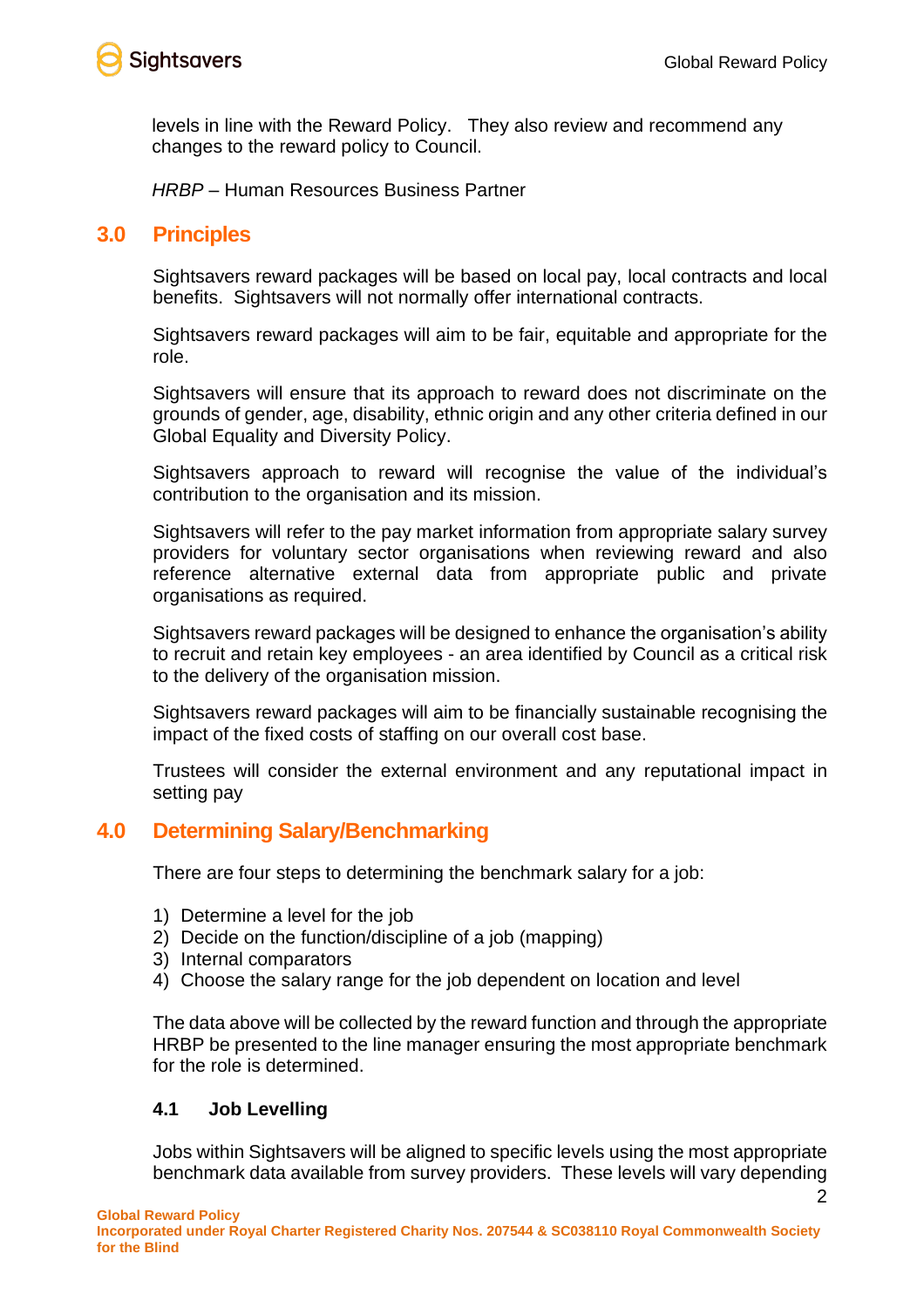

on location (different survey providers are used in UK and overseas) and type of job. There are however senior level jobs and specialist technical/medical roles that are highly individualised and/or where sample sizes from the survey data are very limited and which will therefore require bespoke data.

The level of a job is determined by comparing the requirements outlined in the job description that include:

- Required qualifications, knowledge or expertise for the job.
- Decision making which comprises of the level of accountability required for making decisions and the potential impact on the business.
- Problem solving/strategic planning to understand the extent to which the job is required to investigate issues and develop solutions which may include differing levels of initiative or innovation.
- Managing resources/planning and organising which includes the level of responsibility for financial, physical and information resources.
- Communication which encompasses the skills required in communicating with others internally and externally and the level of influencing required.
- Developing people and the extent to which the job has informal or formal responsibility for others and acts in guiding or mentoring capacity.

#### **4.2 Job Function**

Within the salary survey a job will be mapped to its specific function, for example finance, programmes or possibly a general function. This is guided by understanding the qualifications, knowledge or experience required in the job description, as well as the area that the job sits within.

This allows for specific market variations within a level and affects the salary range.

#### **4.3 Salary Ranges**

Each level and job function combination will have a salary range attached to it which will be determined based on location and local pay data. This is sourced from independent salary survey providers and the most relevant and appropriate source for Sightsavers will be chosen. Bespoke data will be sourced for specialist roles.

The range is determined by taking the generic salary median for the level and function and applying a range around that median. There may be instances where a specific pay pressure exists on the role and it will be necessary to introduce a market premium. This may take someone over the top of the standardised range but not force them into a higher level. In this situation the range may be adjusted to reflect this market premium.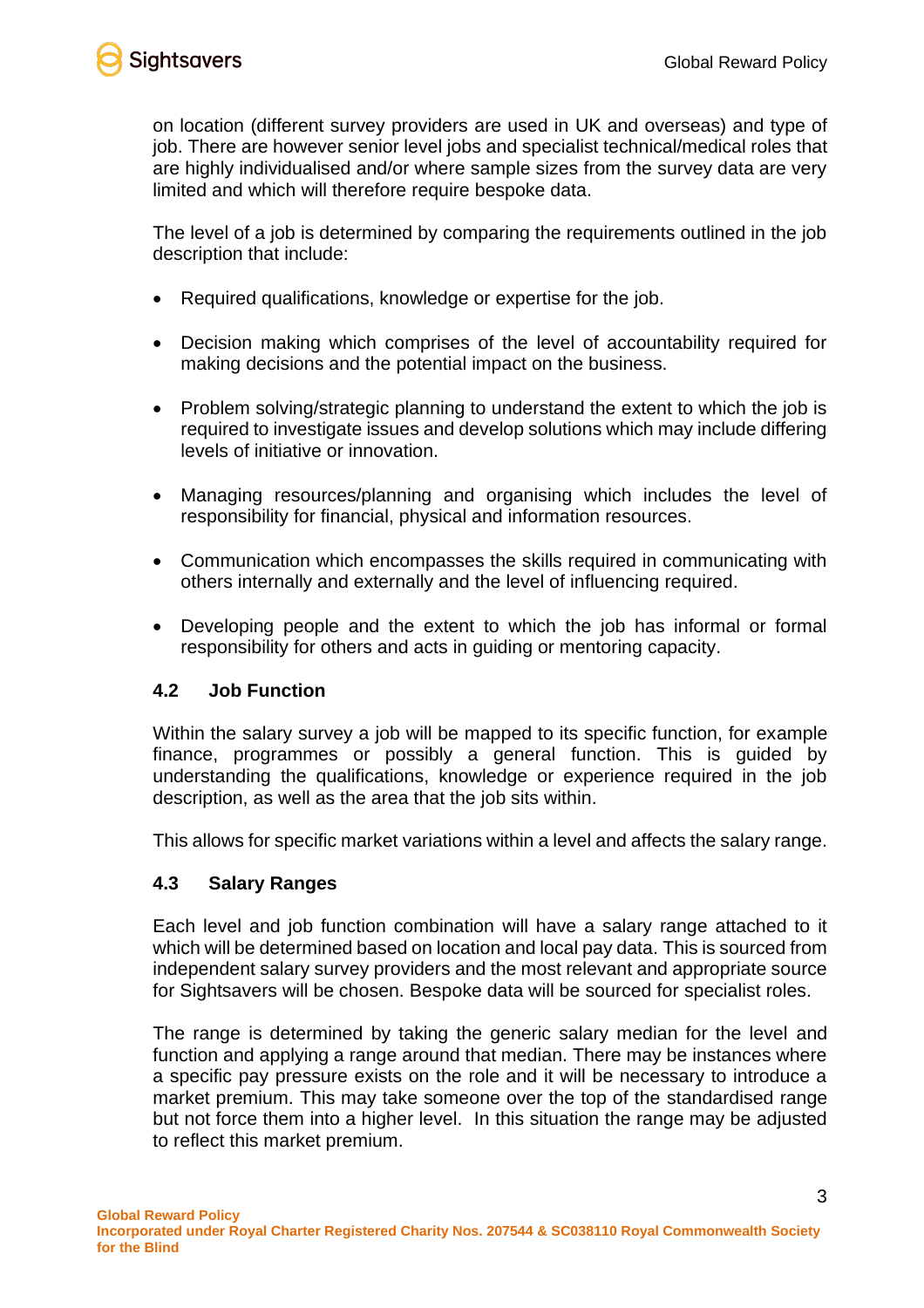

#### **4.4 Internal Equity**

It is important that the organisation monitors internal equities between jobs. When setting the salary for a job, existing comparator levels and jobs will be checked within the specific location to ensure consistency. The gender pay gap will also be monitored in line with previous REMCO recommendations.

Managers will be made aware of the levels and functions that have been determined for each job so that internal equity can be monitored. Individuals can be made aware of their own level and function.

## **5.0 Salary Reviews**

#### **5.1 Annual Salary Review**

A salary review for all staff takes place every year and any revisions are implemented from 1<sup>st</sup> April.

#### *Exceptions:*

- An employee who is in their probationary period, in their notice period, under disciplinary/capability proceedings or has demonstrated unsatisfactory performance will be ineligible for a salary review.
- An employee who has had a job change or salary adjustment or has started employment in the period three months prior to the pay review will be ineligible for a salary review.
- An employee who is on a contract of short duration (less than 18 months) will not be eligible for a salary review; however their salary will be reviewed when the contract is up for renewal.

The strategy group consider overall affordability of any changes, then in the first quarter of each year each Director will consider the level of increase to be proposed for their directorate for the forthcoming year taking into account data provided by the reward function on:

- Inflation this will be Consumer Price Index (CPI) where available
- Pay market movements this is the movement in the salary data from the survey providers, both generally and by function, to monitor for any potential hotspots.
- Economic conditions these will be monitored for any special market/economic variations that might have an effect on the local pay market.

Sightsavers would normally expect to increase salaries by the full cost of living adjustment, however this will be subject to overall affordability. If inflation is low a non-consolidated one-off payment may be proposed and paid to staff as recognition of their work instead of making de minimis increases.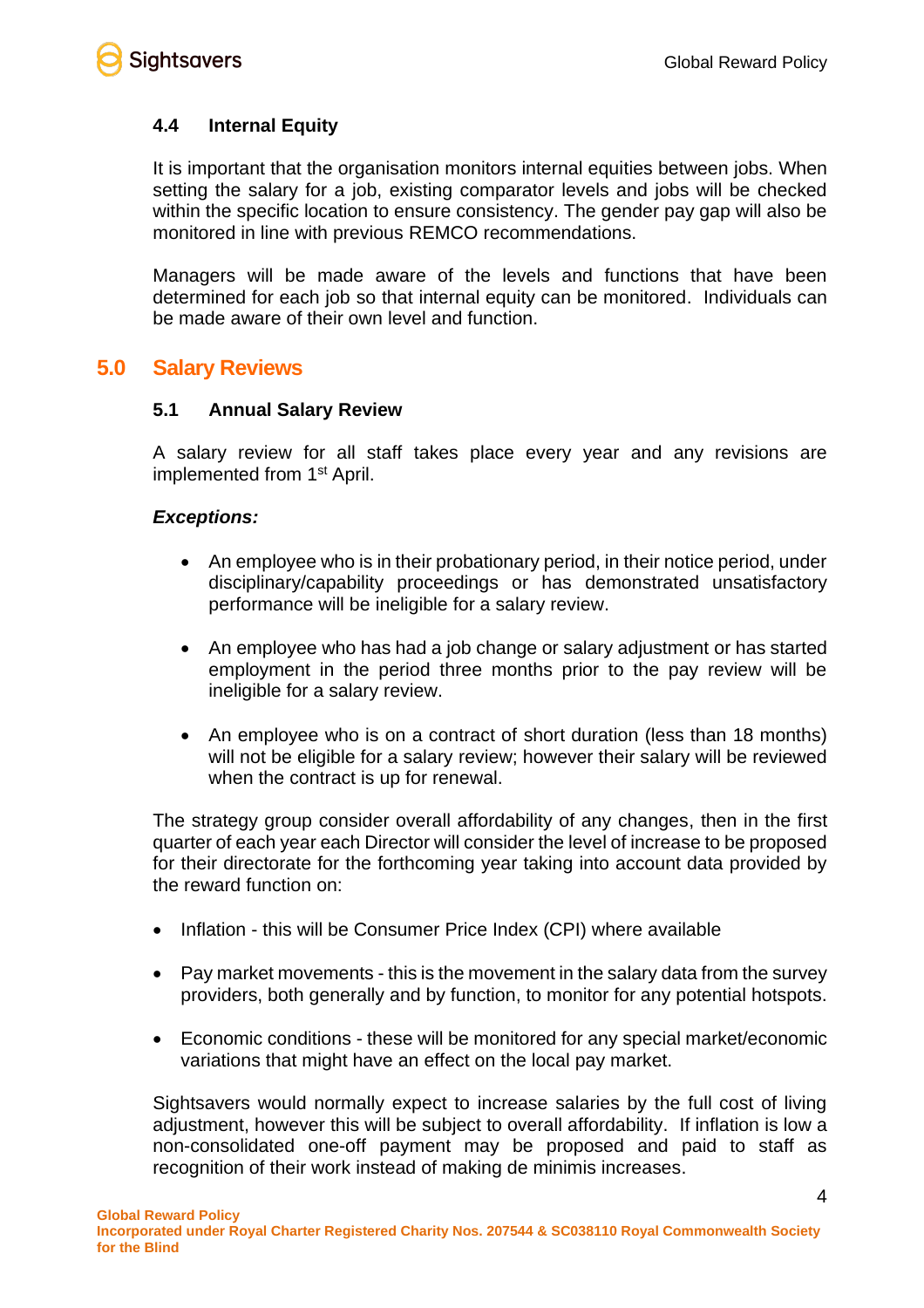The figures for the proposed increases are presented to REMCO for discussion and approval in March each year, along with individual salary proposals for the CEO and the CEO's direct reports.

## **5.2 Notification to Staff**

All employees will receive a letter to confirm the outcome of the salary review. Should employees have a query regarding their salary or require further explanation as to how their salary has been determined, they should raise this with their line manager. It is a line manager's responsibility to understand how an employee's pay level has been determined.

#### **5.3 Exceptional in-year reviews**

Salary reviews take place every year using the process described above. However it is recognised that there may be times when an exceptional in-year review may be required. This may be for an individual, a country or a function and may be due to:

- *Special Market variations that occur relating to a job* the job would be subject to re-benchmarking within the specific country location and any movement in the pay market would be identified.
- *Material change in economic situation*  a more in depth review would take place to determine if any action is needed.
- *Job responsibilities have changed significantly and on a permanent basis* a new job description will be required and the process described in section 4 (determining salary/benchmarking) would be repeated.
- *A need to adjust internal pay equities if an anomaly has been identified*  internal comparisons will be reviewed and information will be provided by the reward function and HRBP to the relevant Director to make a decision.
- *Significant changes in exchange rates and inflation* this would affect everyone in a country and the impact on cost of living would need to be determined.

The line manager should refer to the appropriate HRBP for the employee/country/function who will be the first point of contact to request further information on any of the above exceptional in-year reviews

The Director of Finance and Performance and the relevant Director or CEO will review the information on the market or economic variations and make a decision on any pay adjustment needed.

If any pay increases outside of the annual pay process create an internal equity issue these need to be approved by the Director of Finance and Performance and